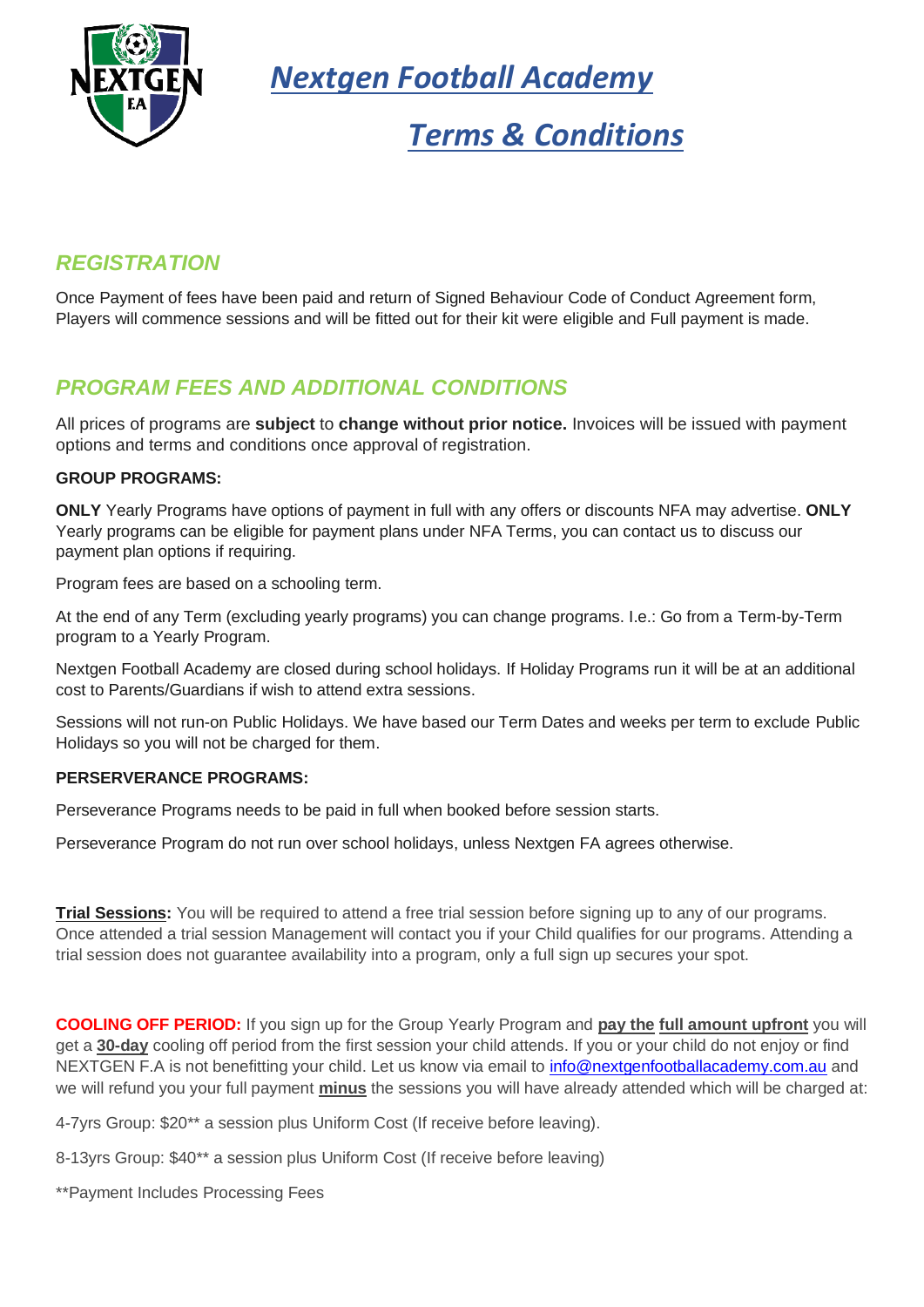# *ATTENDANCE*

Please ensure your child is punctual and MUST arrive 5mins before class so coaches can prepare children for their class so they are ready for class on time so they benefit from the full session time.

Please ensure a Coaching Staff member of Nextgen F.A is present at the venue before leaving your child for his/her class. If you leave the premises during the training session, please inform your child's coach and ensure they have your contact details to call you if need be.

If a Parent/Guardian will be late in picking up their child you must contact us on contact numbers given to you upon registration to inform us.

If your child is unable to attend a class due to illness/holiday, let us know. There are no makeup sessions for illness and holidays. Read Wet Weather and Make Up Classes Policies below.

## *BEHAVIOUR AND REQUIREMENT DURING TRAINING CLASSES*

Parents/Guardians and siblings are NOT to disrupt the session; this includes entering the field talking to coaching staff or their own child. There is time before and after each session to debrief with staff and child about the session. If Parents/Guardians **persistently refuse** to comply with these agreements Nextgen F.A Staff and management will ask your child to leave the premises and the Academy without a refund.

Nextgen F.A Will provide your player and Parent/Guardian with a Behaviour Code of Conduct agreement form that needs to be signed and handed to Nextgen F.A Coach on or before your first session. If agreement form is not signed by both player and Parent/Guardian and handed in on time child will not be able to attend Nextgen Football Academy and will receive a refund for paid services.

If Players and/or Parents breaches any of the codes of conducts they agreed too during the year, Nextgen Football Academy reserve the right to expel the child from the program at any time without refund.

# *WET WEATHER and MAKE UP CLASSES POLICIES*

- Sessions **WILL** go ahead in light rain, if the pitches are safe to play on.
- $\bigoplus$  Sessions are cancelled if ground conditions are not suitable for training due to accumulative severe weather and/or on the day.
- $\bigoplus$  If a session is cancelled, the coaches will contact you to let you know. Contact Nextgen F.A Staff to organise your make up session.
- $\bigoplus$  Non-attendance when a session has not been officially cancelled means the session does not qualify your child for a makeup session.
- $\bigoplus$  Non-attendance to a makeup session you have booked into means the session is lost.
- $\bigoplus$  Make up sessions can't be used as credit for future terms and must occur in the same term as the cancelled session.
- $\bigoplus$  Make up sessions can only be booked in for any available session program days in their age group.
- We will contact you via Social Media Platforms and websites, as well as email or Text for Wet Weather alerts if a session is cancelled. If you do not check your messages, we do not hold any responsibilities for your loss of time if you attend a cancelled session.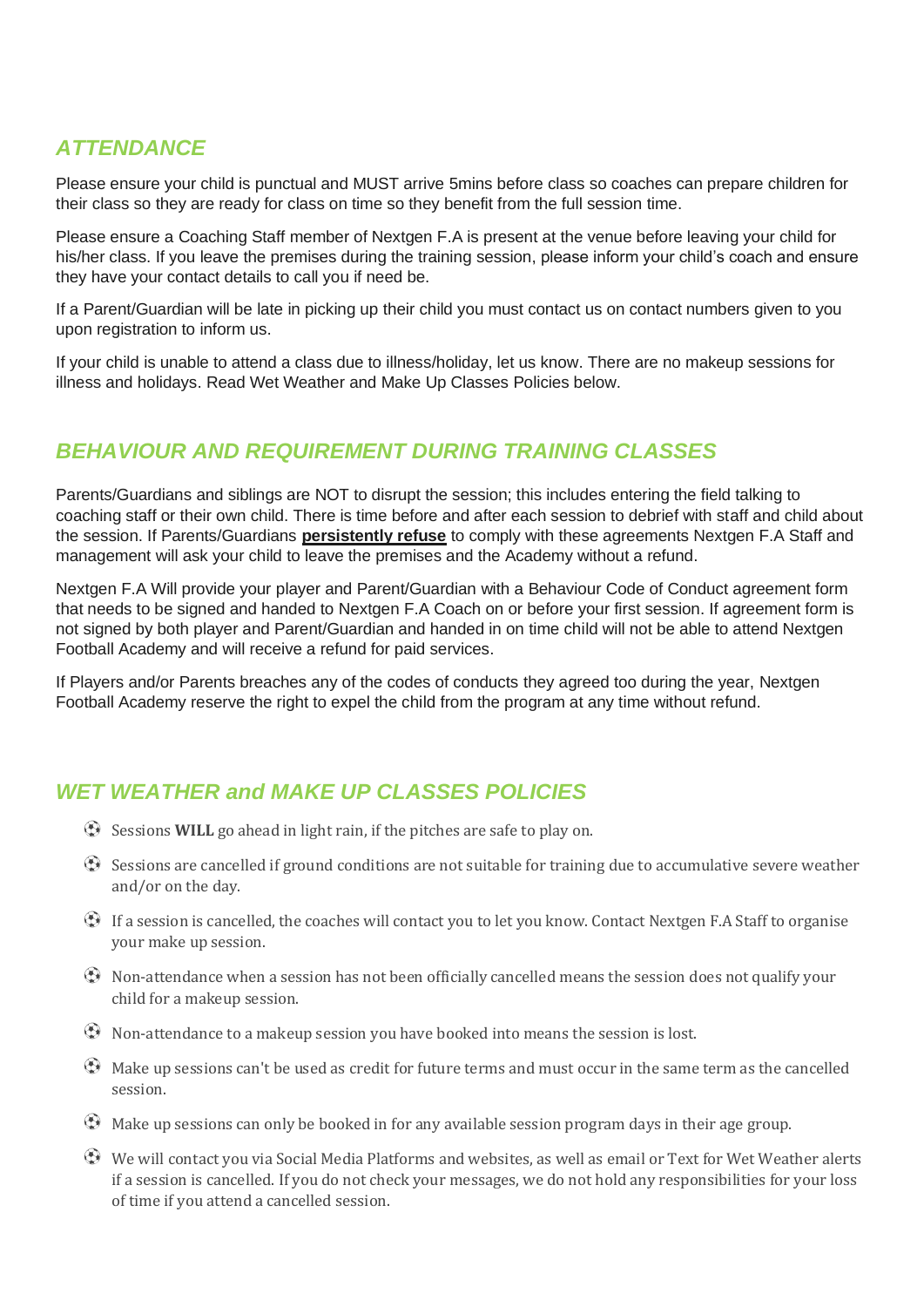# *PAYMENTS and FEES*

One off Registration fee needs to be paid when first sign up with NFA of \$55 Group Programs only.

- All fees need to be paid by due date issued on Invoice you receive before the session starts. We have Payment plan options for eligible programs (*see program fees and additional conditions*)
- Nextgen Football Academy reserve the right to refuse any player to attend training until full payment is made.
- \$25 Late fees will apply

If you are paying for a Term by Term, or full payment of Yearly programs, we will issue you a new invoice if payment is late adding the late fee to invoice and it will need to be paid ASAP or suspension of your child's sessions may occur.

If you're paying your Yearly Program by our payment plans your late fee will be added to next payment for each invoice overdue.

#### *REFUNDS and CANCELATIONS*

Refunds will only be given to Situations individually stated in the terms and conditions.

Please contact Nextgen F.A if you require to cancel your program with reasons and we will discuss refunds based on individual persons situations and circumstances. Refunds **WILL NOT** be given if you choose to cancel due to disinterest or "change of mind" of program. Cancellations with refunds are **ONLY** considered for 6mthly or Yearly Programs.

#### *PRIVACY STATEMENT*

When registering with Nextgen Football Academy we require names of Parents/Guardians/Player signing up to our programs, address, telephone number and e-mail address.

We also require all information concerning any medical conditions with regards to the Player registering to Nextgen Football Academy programs. This is required so our staff/coaches can be made aware in case of an emergency.

All Personal information we collect will not be exchanged with any third parties outside of Nextgen Football Academy Staff and Management without consent from Parent/Guardian.

Nextgen Football Academy will be taking photos and videos during sessions for the benefits of assisting staff/coaches/players in improving training. We may also from time to time would require to use Photos and Videos from training session on our Social Media platforms as Instagram, Facebook, Twitter and Website to advertise its business. If you **DO NOT** want your child's name and/or Photo or videos published on any of these social media platforms please email us at: [info@nextgenfootballacademy.com.au](mailto:info@nextgenfootballacademy.com.au)

## *LIABILITIES*

Nextgen Football Academy, Directors, Trainers and Staff accept no responsibility whatsoever for any adverse consequences of activities participated by the player during a class that's result in Accidental Death, Person Injury or illness sustained while training, or any loss, damage or theft to players personal belongings either before, during or after commencement of training classes with Nextgen F.A

All Parents/Guardians/Players participating in all Nextgen Football Academy programs are in recognition of the possibilities of the above risks, and enter at their own risk, which hereby agrees not to Prosecute and wavier any right or cause of all actions of any kind including, proceedings, demands, suits, costs and expenses against Nextgen Football Academy, its Directors, Trainers, Staff, fellow players or any employees.